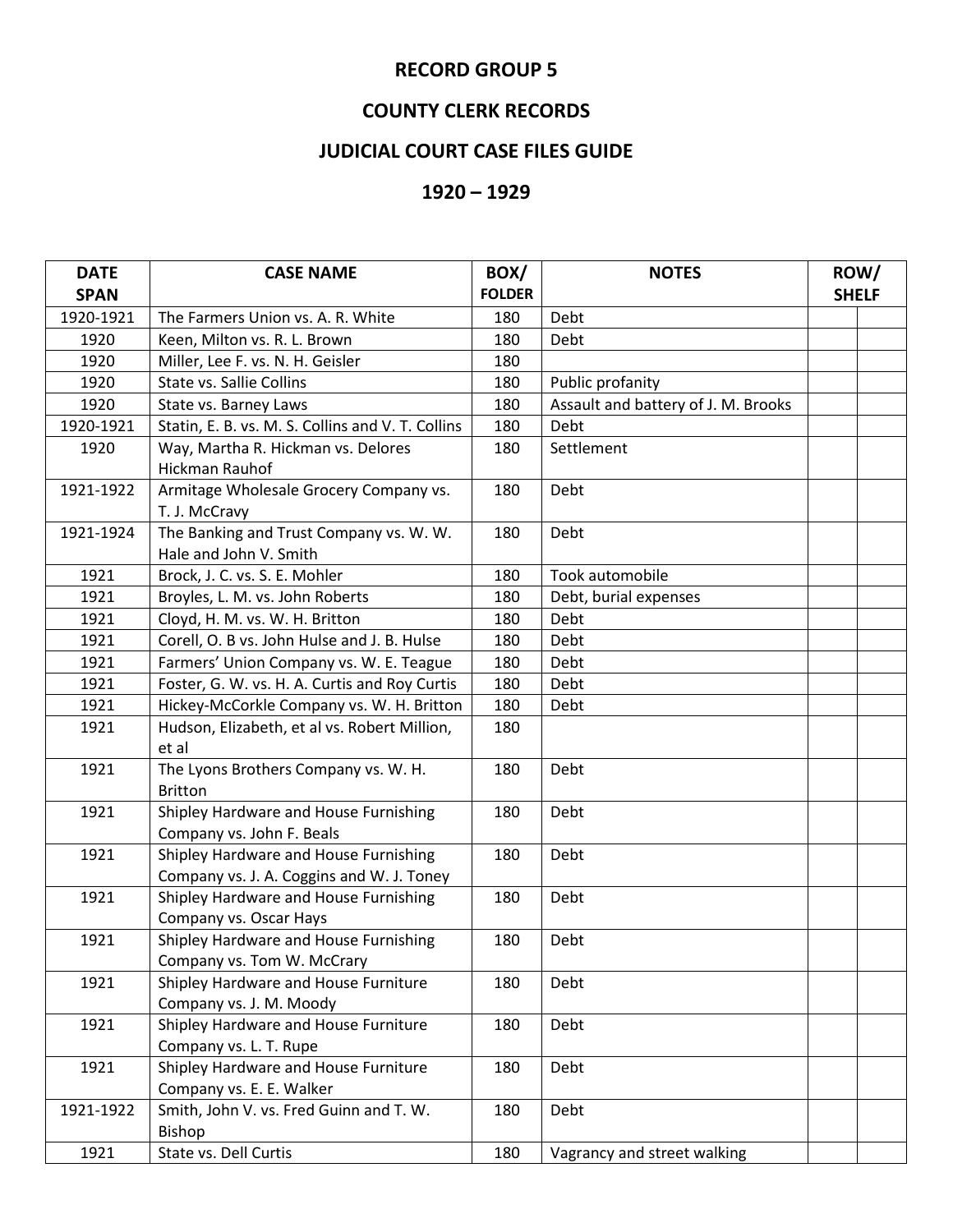| 1921      | State vs. Elihu Ryans                                                        | 180 | Assault and battery of E. W.                     |  |
|-----------|------------------------------------------------------------------------------|-----|--------------------------------------------------|--|
|           |                                                                              |     | Johnson                                          |  |
| 1921      | State vs. Lawrence A. Way, alias Fred W.<br>Mitchell                         | 180 | Forgery, Ohio                                    |  |
| 1921      | State vs. Will Wright                                                        | 180 | Not paying his board bill with<br>William Watson |  |
| 1921      | Thacher Medicine Company vs. W. H.<br><b>Britton</b>                         | 180 | Debt                                             |  |
| 1921      | Ward, J. C. vs. C. W. Perkins                                                | 180 | Debt                                             |  |
| 1922      | Bowman-Moore Hat Company vs. George<br>E. Bacon                              | 180 | Debt                                             |  |
| 1922      | Brannon, C. M. vs. Frank Whetsel                                             | 180 | Debt, sawmill parts                              |  |
| 1922      | C. F. Simmon Med Company vs. Pate                                            | 180 | Debt                                             |  |
|           | Grocery Company (W. R. Pate)                                                 |     |                                                  |  |
| 1922      | Conley, A. C. vs. John Hale                                                  | 180 | Unlawful detainer of land                        |  |
| 1922      | Cox, E. S. vs. Ed. Boyd                                                      | 180 | Debt                                             |  |
| 1922      | E. W. King Company vs. Mrs. R. Blair                                         | 180 | Debt                                             |  |
| 1922      | Eagle Manufacturing Company vs. R. Blair                                     | 180 | Debt                                             |  |
| 1922      | Embree Iron Company vs. Loda Dunbar                                          | 180 | Three room house and lot                         |  |
| 1922      | Embree Iron Company vs. Dan Francis                                          | 180 | Three room house and lot                         |  |
| 1922      | Embree Iron Company vs. Monroe Miller                                        | 180 | Three room house and lot                         |  |
| 1922      | Farmers Union Company No. 1 of                                               | 180 | Debt                                             |  |
|           | Jonesboro vs. A. H. Barnes                                                   |     |                                                  |  |
| 1922      | Farmers Union Company No. 1 of                                               | 180 | Debt                                             |  |
|           | Jonesboro vs. E. Cole                                                        |     |                                                  |  |
| 1922      | Farmers Union Company No. 1 of                                               | 180 | Debt                                             |  |
|           | Jonesboro vs. L. A. Johnson                                                  |     |                                                  |  |
| 1922      | Farmers Union Company No. 1 of                                               | 180 | Debt                                             |  |
|           | Jonesboro vs. C. C. Tucker                                                   |     |                                                  |  |
| 1922      | The H. T. Hackney Company vs. R. Blair                                       | 180 | Debt                                             |  |
| 1922      | Hughes, D. F. vs. Emory Erwin                                                | 180 | Debt                                             |  |
| 1922      | Humphrey, Albert vs. H. I. Austin and N. B.                                  | 180 | Debt                                             |  |
|           | Austin                                                                       |     |                                                  |  |
| 1922      | Johnson, Joshua vs. Hume Sisk                                                | 180 | <b>Damages</b>                                   |  |
| 1922      | Jones, W. H. vs. C. J. Hicks and Sam M.<br>Keplinger                         | 180 |                                                  |  |
| 1922      | Kirkpatrick, Sam vs. Fred Guinn                                              | 180 | Debt                                             |  |
| 1922-1923 | Kyker, J. N. vs. Roy E. Morrell, T. C. Patton,<br>and W. G. Keys             | 180 | Debt                                             |  |
| 1922      | Lansdale Manufacturing Company vs. L. M.<br><b>Broyles Furniture Company</b> | 180 | Debt                                             |  |
| 1922      | Ledford, Isaac E., Mrs. vs. John Whitaker                                    | 180 | Detaining house and lot                          |  |
| 1922      | McCrary, Etta vs. Thomas Bacon and Adam<br>Bacon                             | 180 | Detained automobile                              |  |
| 1922      | Nelson, Julia A. vs. W. O. Hartman                                           | 180 | Debt                                             |  |
| 1922      | Nelson, Julia A. vs. Jack A. Nelson                                          | 180 | Debt                                             |  |
| 1922      | The Proctor and Gamble Distributing                                          | 180 |                                                  |  |
|           | Company vs. John Lewis and E. B. Staten,                                     |     |                                                  |  |
|           | former proprietors and owners of Busy Bee                                    |     |                                                  |  |
|           | Restaurant, Jonesboro                                                        |     |                                                  |  |
| 1922      | Range Motor Company and Harry Range vs.                                      | 180 | Debt                                             |  |
|           | James Dempsey                                                                |     |                                                  |  |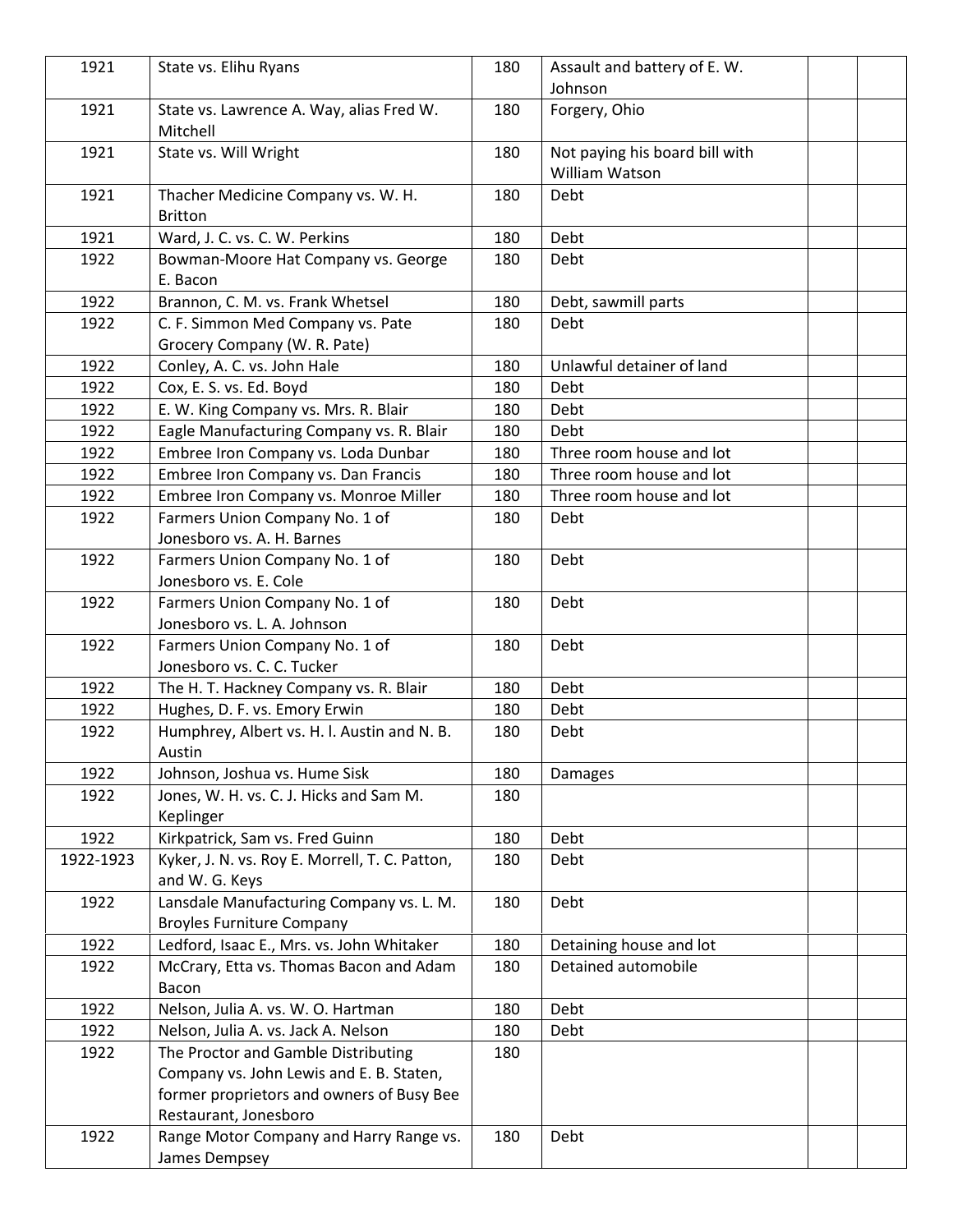| 1922      | Sherfey, J. C. vs. W. M. Rigsby and Thomas<br>Rigsby                         | 180 | Debt                                                   |  |
|-----------|------------------------------------------------------------------------------|-----|--------------------------------------------------------|--|
| 1922      | Shipley, A. I., Receiver of Farmers Union<br>Company No.1 vs. Sam W. Shields | 180 | Debt                                                   |  |
| 1922      | Shipley Hardware and House Furnishing<br>Company vs. John Barnes             | 180 | Debt                                                   |  |
| 1922      | Shipley Hardware and House Furnishing<br>Company vs. J. W. Berry             | 180 | Debt                                                   |  |
| 1922      | Shipley Hardware and House Furnishing<br>Company vs. W. S. Bowman            | 180 | Debt                                                   |  |
| 1922      | Shipley Hardware and House Furnishing<br>Company vs. R. F. Clark             | 180 | Debt                                                   |  |
| 1922      | Shipley Hardware and House Furnishing<br>Company vs. Fred Constable          | 180 | Debt                                                   |  |
| 1922      | Shipley Hardware and House Furnishing<br>Company vs. J. S. Dempsey           | 180 | Debt                                                   |  |
| 1922      | Shipley Hardware and House Furnishing<br>Company vs. Manse Greenlee          | 181 | Debt                                                   |  |
| 1922      | Shipley Hardware and House Furnishing<br>Company vs. J. H. Hankal            | 181 | Debt                                                   |  |
| 1922      | Shipley Hardware and House Furnishing<br>Company vs. Remer Huffine           | 181 | Debt                                                   |  |
| 1922      | Shipley Hardware and House Furnishing<br>Company vs. John Hulse              | 181 | Debt                                                   |  |
| 1922      | Shipley Hardware and House Furnishing<br>Company vs. Will H. Kinley          | 181 | Debt                                                   |  |
| 1922      | Shipley Hardware and House Furnishing<br>Company vs. G. W. McGee             | 181 | Debt                                                   |  |
| 1922      | Shipley Hardware and House Furnishing<br>Company vs. Chas Miller             | 181 | Debt                                                   |  |
| 1922      | Shipley Hardware and House Furnishing<br>Company vs. John Miller             | 181 | Debt                                                   |  |
| 1922-1923 | Shipley Hardware and House Furnishing<br>Company vs. Roy E. Morrell          | 181 | Debt                                                   |  |
| 1922      | Shipley Hardware and House Furnishing<br>Company vs. H. M. Rhea              | 181 | Debt                                                   |  |
| 1922      | Shipley Hardware and House Furnishing<br>Company vs. William Rigsby          | 181 | Debt                                                   |  |
| 1922      | Shipley Hardware and House Furnishing<br>Company vs. Henry R. Russell        | 181 | Debt                                                   |  |
| 1922      | Shipley Hardware and House Furnishing<br>Company vs. Sam W. Shields          | 181 | Debt                                                   |  |
| 1922      | Shipley Hardware and House Furnishing<br>Company vs. William Sliger          | 181 | Debt                                                   |  |
| 1922      | State vs. Paul Bruce                                                         | 181 | Trespass on property of C. C. and O.<br>Railway        |  |
| 1922      | State vs. George Fair                                                        | 181 | Trespassing on property of<br>Southern Railway Company |  |
| 1922      | State vs. Josh Johnson                                                       | 181 | Assault, shooting ten times, of<br>Hume Sisk           |  |
| 1922      | State vs. Dave Marklin                                                       | 181 | Vagrancy                                               |  |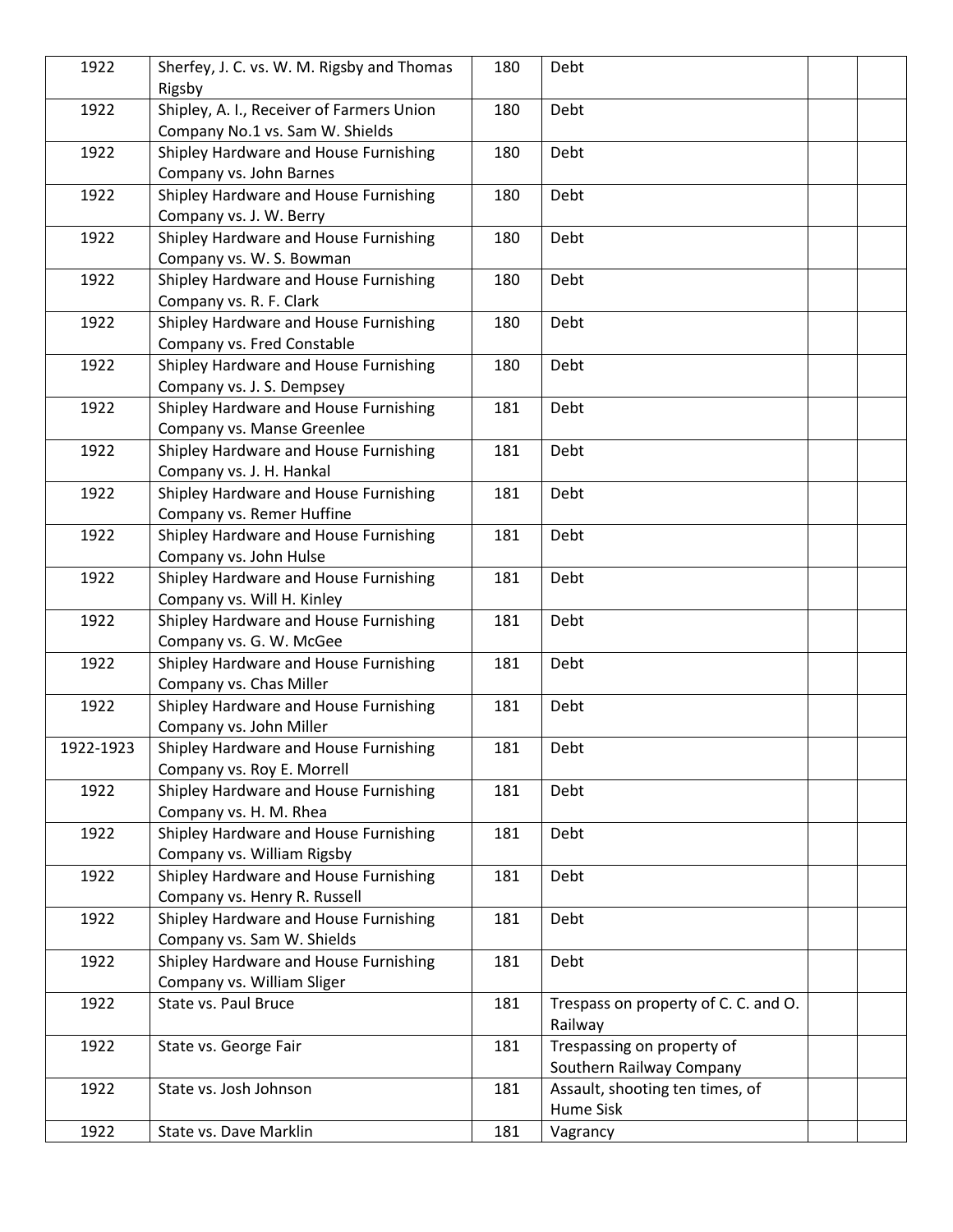| 1922      | State vs. Wilburn Mays                    | 181 | Trespassing on premises of C. C.    |  |
|-----------|-------------------------------------------|-----|-------------------------------------|--|
|           |                                           |     | and O. Railway                      |  |
| 1922      | State vs. Dave Moore                      | 181 | Vagrancy and drunk and on drugs     |  |
| 1922      | State vs. William Orton                   | 181 | Resisting on officer, public        |  |
|           |                                           |     | drunkenness                         |  |
| 1922      | State vs. Lola Ramsey                     | 181 | Vagrancy and prostitution           |  |
| 1922      | State vs. Spencer Ramsey                  | 181 | <b>Assault Hume Sisk</b>            |  |
| 1922      | State vs. Charles Wiliford                | 181 | Public drunkenness                  |  |
| 1922      | Swadley-Galloway Company vs. W. C.        | 181 | Debt                                |  |
|           | Bowman                                    |     |                                     |  |
| 1922      | Tennessee Wentworth Bakeries,             | 181 | Debt                                |  |
|           | Incorporated vs. C. H. Haire              |     |                                     |  |
| 1922      | Treadway Feed Company vs. Arthur Aiken    | 181 | Debt                                |  |
| 1922      | W. M. Lee and Company vs. Bob (Robert)    | 181 | Debt                                |  |
|           | <b>Bearfield</b>                          |     |                                     |  |
| 1922      | J. C. Ward vs. James S. Dempsey           | 181 | Debt                                |  |
| 1922      | J. C. Ward vs. George Garvin              | 181 | Debt                                |  |
| 1922      | J. C. Ward vs. H. R. Russell              | 181 | Debt                                |  |
| 1922-1924 | Ward, J. C. vs. Frank Sliger              | 181 | Debt                                |  |
| 1923      | The Banking and Trust Company vs.         | 181 | Debt                                |  |
|           | Thomas I. Bacon and Mrs. Etta McCrary     |     |                                     |  |
| 1923      | The Banking and Trust Company vs. W. T.   | 181 | Debt                                |  |
|           | Jennings                                  |     |                                     |  |
| 1923      | The Banking and Trust Company vs. William | 181 | Debt                                |  |
|           | H. Kinley                                 |     |                                     |  |
| 1923      | The Banking and Trust Company vs. John    | 181 | Debt                                |  |
|           | W. Peters                                 |     |                                     |  |
| 1923      | Bristol Candy Company vs. C. H. Haire     | 181 | Debt                                |  |
| 1923      | C. E. Baylor Company vs. F. M. McCrary,   | 181 | Debt                                |  |
|           | <b>McCrary and Sampson</b>                |     |                                     |  |
| 1923      | C. M. McClung and Company vs. Roy E.      | 181 | Debt                                |  |
|           | Morrell                                   |     |                                     |  |
| 1923      | Dr. L. D. LeGear Medicine Company vs.     | 181 | Debt                                |  |
|           | George E. Bacon                           |     |                                     |  |
| 1923      | Eagle Shirt Company vs. E. S. Adams       | 181 | Debt                                |  |
| 1923      | Embree Iron Company vs. Oscar Helton      | 181 | Four room house                     |  |
| 1923      | Embree Iron Company vs. R. B. Hilton      | 181 | House No. 42                        |  |
| 1923      | Embree Iron Company vs. Frank Miller      | 181 | House No. 82 and lot                |  |
| 1923      | Farmers Union Company for the use of      | 181 | Debt                                |  |
|           | Banking and Trust Company vs. R. S. B.    |     |                                     |  |
|           | Nave                                      |     |                                     |  |
| 1923      | Farmers Union Company for the use of The  | 181 | Debt                                |  |
|           | Banking and Trust Company vs. John A.     |     |                                     |  |
|           | Crawford                                  |     |                                     |  |
| 1923      | Gump Brothers vs. James S. Dempsey        | 181 | Debt                                |  |
| 1923      | Hickey McCorkle Company vs. John M.       | 181 | Debt                                |  |
|           | Davis                                     |     |                                     |  |
| 1923      | Hickey McCorkle Company vs. Southern      | 181 | Ten bags coffee lost in transit, to |  |
|           | Railway Company                           |     | Circuit court                       |  |
| 1923      | Hickey-McCorkle Company vs. W. E.         | 181 | Debt                                |  |
|           | Masters                                   |     |                                     |  |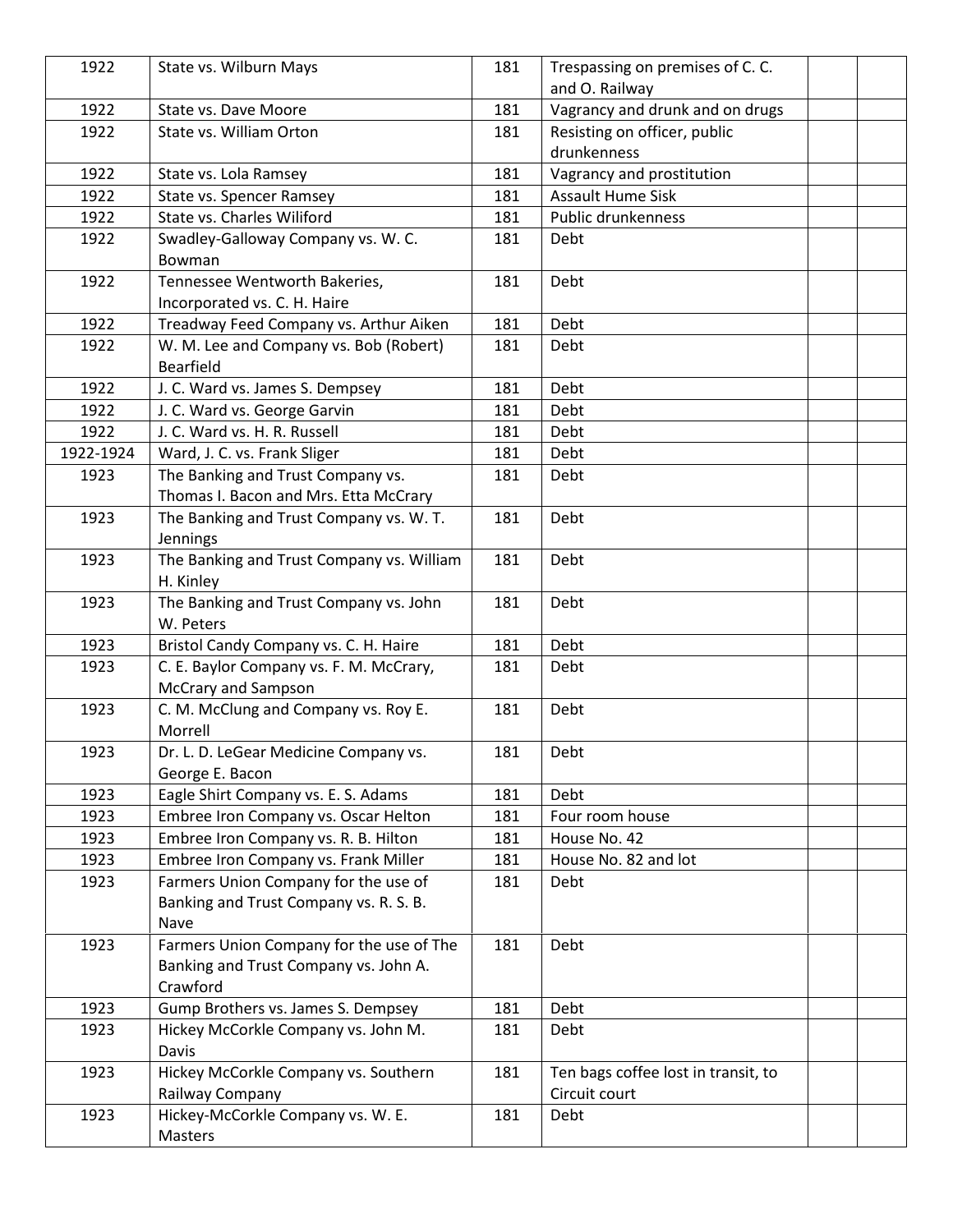| 1923 | Howard Hickory Nursery vs. Charles D.<br>Chase                             | 181 |                                                                                                  |  |
|------|----------------------------------------------------------------------------|-----|--------------------------------------------------------------------------------------------------|--|
| 1923 | L. M. Broyles Motor Company vs. W. O.<br>Graybeal                          | 181 | Debt                                                                                             |  |
| 1923 | Lockett Brothers Company vs. W. C.<br>Bowman                               | 181 | Debt                                                                                             |  |
| 1923 | Miller, E. M., Receiver, H. R. Parrott Motor<br>Company vs. J. A. Hartman  | 181 | Debt                                                                                             |  |
| 1923 | Miller, E. M., Receiver, H. R. Parrott Motor<br>Company vs. William Holmes | 181 | Debt                                                                                             |  |
| 1923 | Morrell, R. E. vs. Mrs. Virgie Martin and Lex<br>Martin                    | 181 | Debt                                                                                             |  |
| 1923 | Morrell, R. E. vs. Dosser Barnes                                           | 181 | Debt                                                                                             |  |
| 1923 | The Proctor and Gamble Distributing                                        | 181 |                                                                                                  |  |
|      | Company v. John M. Davis                                                   |     |                                                                                                  |  |
| 1923 | R. M. May and Son vs. J. S. Dempsey                                        | 181 | Debt                                                                                             |  |
| 1923 | Shaw, W. E. vs. Sam T. Wilcox and Paul                                     | 181 | Car wreck damages                                                                                |  |
|      | Wilcox                                                                     |     |                                                                                                  |  |
| 1923 | Shipley, A. L., Receiver Farmers' Union                                    | 181 | Debt                                                                                             |  |
|      | Company vs. W. G. Keys                                                     |     |                                                                                                  |  |
| 1923 | Shipley Hardware Company vs. James A.<br>McGee                             | 181 | Debt                                                                                             |  |
| 1923 | Shipley Hardware and House Furnishing                                      | 181 | Debt                                                                                             |  |
|      | Company vs. Remer Huffine                                                  |     |                                                                                                  |  |
| 1923 | Smith, W. P. vs. Brownlow Seaton and John<br><b>Myers</b>                  | 181 | Debt                                                                                             |  |
| 1923 | State vs. Coy Bacon                                                        | 181 | Public drunkenness                                                                               |  |
| 1923 | State vs. Tom Buchanan                                                     | 181 | Fugitive from justice on charge of<br>murder of Hartsell from Mitchell<br>County, North Carolina |  |
| 1923 | State vs. Hobert Berggens and Roy Fox                                      | 181 | Cutting down fence, to Circuit court                                                             |  |
| 1923 | State vs. John Connell                                                     | 181 | Misdemeanor                                                                                      |  |
| 1923 | State vs. W. H. Jones                                                      | 181 | Assault and battery of J. I. Hawkins                                                             |  |
| 1923 | State vs. Horace Kincheloe                                                 | 181 | Public drunkenness                                                                               |  |
| 1923 | State vs. Earl Lowry                                                       | 181 | Resisting an officer                                                                             |  |
| 1923 | State vs. Herman Shaw                                                      | 181 | Misdemeanor aiding and abetting                                                                  |  |
|      |                                                                            |     | Earl Lowry to escape from arrest                                                                 |  |
| 1923 | State vs. Maynard Walker                                                   | 181 | Violation age of consent with Mary<br><b>Keys</b> , 19                                           |  |
| 1923 | Tilley, Carl vs. Roy E. Morrell                                            | 181 |                                                                                                  |  |
| 1923 | Tri-State Fruit Company vs. C. H. Haire                                    | 181 | Debt                                                                                             |  |
| 1923 | Ward, J. C. vs. Adam Bacon and Thomas                                      | 181 | Debt                                                                                             |  |
|      | Bacon                                                                      |     |                                                                                                  |  |
| 1923 | W. C. Remines's Son and Company vs. E. E.<br>Walker                        | 181 | Debt                                                                                             |  |
| 1923 | W. M. Lee and Company vs. S. E. Crain                                      | 181 | Debt                                                                                             |  |
| 1923 | W. M. Lee and Company vs. Mr. and Mrs.                                     | 181 | Debt                                                                                             |  |
|      | John S. Martin                                                             |     |                                                                                                  |  |
| 1923 | W. M. Lee and Company vs. Ortha Potter                                     | 181 | Debt                                                                                             |  |
| 1923 | W. M. Lee and Company vs. Roscoe Potter                                    | 181 |                                                                                                  |  |
|      | and Brother, account of J. B. Potter                                       |     |                                                                                                  |  |
| 1923 | W. M. Lee and Company vs. L. G. Smith                                      | 181 | Debt                                                                                             |  |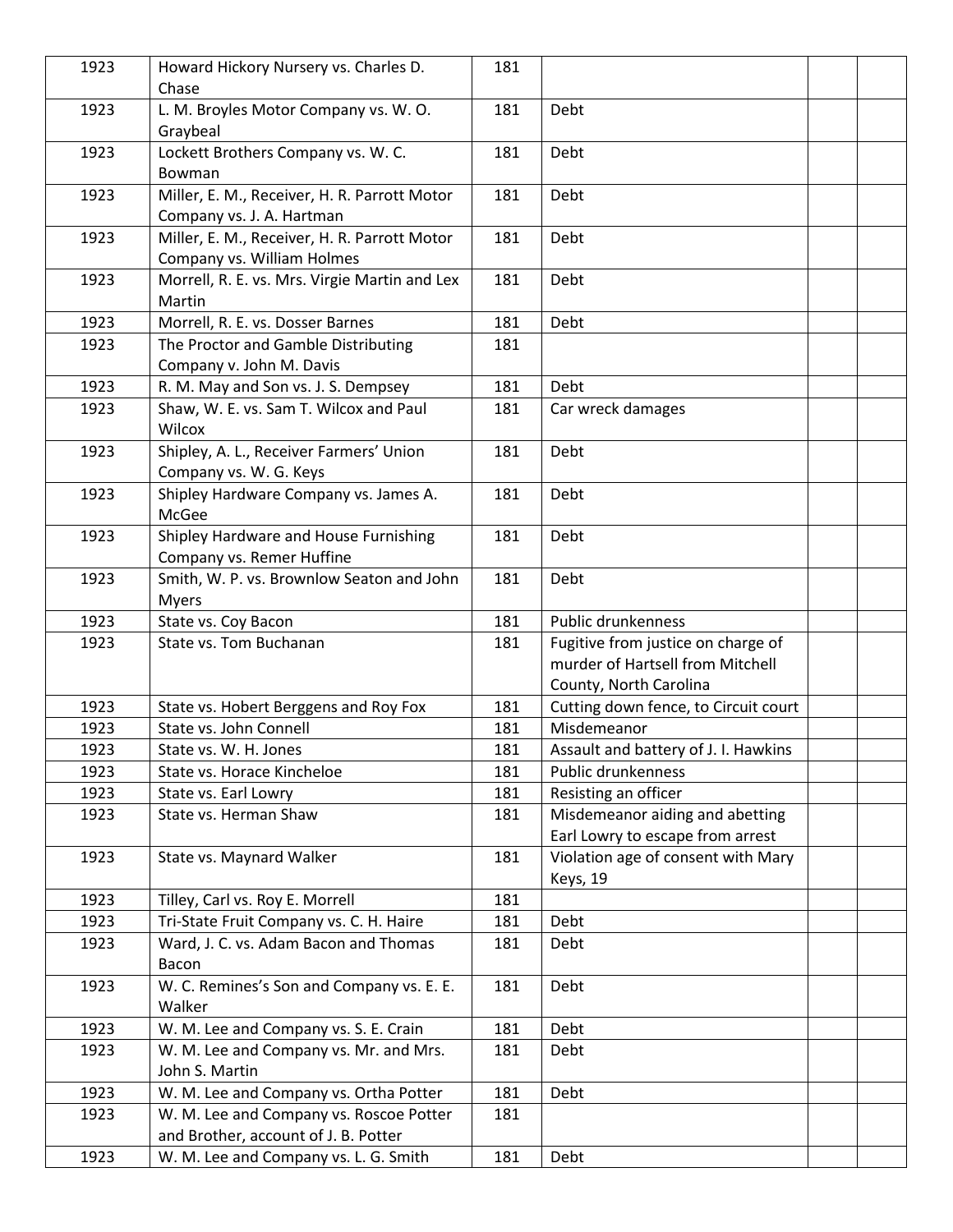| 1923      | Ward, J. C. vs. Tom J. Bacon                | 181 | Debt                         |  |
|-----------|---------------------------------------------|-----|------------------------------|--|
| 1923-1924 | White, W. A. K., commissioner and J. W.     | 181 | Debt                         |  |
|           | Weeks, Trustee vs. T. W. McCrary            |     |                              |  |
| 1924      | Barton Feed and Implement Company vs.       | 182 | Files plea                   |  |
|           | H. N. Brown                                 |     |                              |  |
| 1924      | Barton Implement and Feed Company,          | 182 | Debt                         |  |
|           | Incorporated vs. Chas. Shaw                 |     |                              |  |
| 1924      | Basket, Mary vs. S. S. Garst, J. M. May and | 182 | Debt \$58.52                 |  |
|           | J. M. Weeks, endsor                         |     |                              |  |
| 1924      | Beasley Shoe Company vs J. W. Berry         | 182 | Debt                         |  |
| 1924      | Blair, R. vs. Lewis Tipton                  | 182 | Debt \$14.61                 |  |
| 1924      | Brown, J. R. vs. J. R. Brown                | 182 | Debt                         |  |
| 1924      | Broyles, L. M. vs. Robert Berry             | 182 | Debt                         |  |
| 1924      | Broyles, L. M. vs. Edgar Rhudy              | 182 | Debt                         |  |
| 1924      | Burton Implement and Feed Company,          | 182 | Debt                         |  |
|           | Incorporated vs. H. N. Brown                |     |                              |  |
| 1924      | Embree Iron Company vs. Mrs. H. P.          | 182 | Debt                         |  |
|           | Campbell (Sallie Campbell)                  |     |                              |  |
| 1924      | Carr, W. A. vs. Arthur Dean and his wife    | 182 | Debt                         |  |
|           | Agnes Dean                                  |     |                              |  |
| 1924      | Carr, W. A. vs. Emory and Lottie Erwin      | 182 | Debt \$11.74                 |  |
| 1924      | Carry, A. B. vs. Allie Smith                | 182 | Debt                         |  |
| 1924      | Chattanooga Insurance Agency vs. R. R.      | 182 | Debt                         |  |
|           | Hayes                                       |     |                              |  |
| 1924      | Chattanooga Medicine Company vs. John       | 182 | Debt                         |  |
|           | M. Davis                                    |     |                              |  |
| 1924      | Cox, Frank vs. J. B. Kinchloe               | 182 | Debt \$15.56                 |  |
| 1924      | Deaderick, W. V., administrator of the      | 182 | Debt                         |  |
|           | estate of Sue Deaderick, deceased vs. P. G. |     |                              |  |
|           | Bowman                                      |     |                              |  |
| 1924      | First National Bank vs. R. G. Simmerman     | 182 | Debt                         |  |
| 1924      | Hoss and McCall vs. Lofton Keys             | 182 | Debt \$30.00                 |  |
| 1924      | Hunt, T. A., administrator Vestal Hurt vs.  | 182 | Personal injury sustained by |  |
|           | Field Brothers Rent-a-Ford                  |     | automobile accident          |  |
| 1924      | Jonesboro Supply House vs. Thomas T.        | 182 | Debt                         |  |
|           | Zimmerman                                   |     |                              |  |
| 1924      | Keebler, S. L. vs. Ambrose Person           | 182 | Debt \$49.66                 |  |
| 1924      | Keys, W. G. vs. H. C. Courtney              | 182 | Debt \$19.53                 |  |
| 1924      | L. M. Broyles Furniture Company vs. James   | 182 | Debt                         |  |
|           | Lockner                                     |     |                              |  |
| 1924      | L. M. Broyles Furniture Company vs. J. E.   | 182 | Debt                         |  |
|           | McCurry                                     |     |                              |  |
| 1924      | L. M. Broyles Furniture Company vs. Cleve   | 182 | Debt                         |  |
|           | <b>Starnes</b>                              |     |                              |  |
| 1924      | L. M. Broyles Furniture Company vs. Edna    | 182 | Debt                         |  |
|           | Rhudy                                       |     |                              |  |
| 1924      | Lee, W. M. vs. Willard Gray, R. C. Cox and  | 182 | Debt                         |  |
|           | William Gray                                |     |                              |  |
| 1924      | Mahoney, Jones Company vs. John M.          | 182 | Debt \$217.90                |  |
|           | Davis                                       |     |                              |  |
| 1924      | McCracken, T. D. vs. H. H. Humphreys        | 182 | Debt \$7.54                  |  |
| 1924      | McCulley-Suttle Company vs. John M. Davis   | 182 | Debt \$113.90                |  |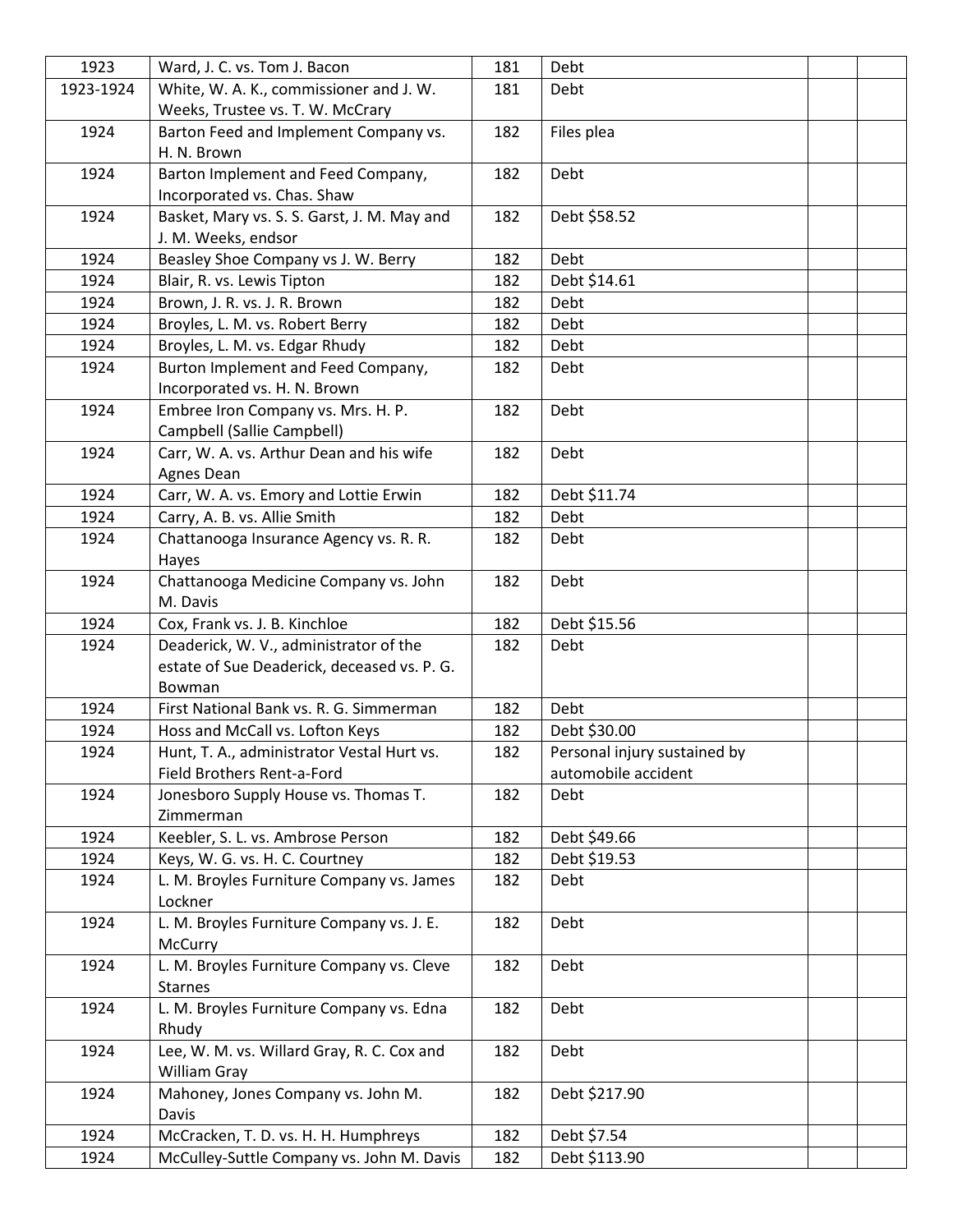| 1924 | Patterson, Reese, Dr. vs. H. C. Courtney    | 182 | Debt                               |  |
|------|---------------------------------------------|-----|------------------------------------|--|
| 1924 | State vs. J. G. Potter                      | 182 | Not controlling his dog, Sections  |  |
|      |                                             |     | 2853 a4 and 5 of code              |  |
| 1924 | Riggs, A. W. vs. William Dickson            | 182 | Debt                               |  |
| 1924 | Shipley, A. L., Receiver of Farmers Union   | 182 | Debt \$16.20                       |  |
|      | Company vs. G. P. Barnes                    |     |                                    |  |
| 1924 | Shipley, A. L., Receiver of Farmers Union   | 182 | Debt \$49.23                       |  |
|      | Company vs. T. W. Bishop                    |     |                                    |  |
| 1925 | Shipley, A. L., Receiver of Farmers Union   | 182 | Debt \$9.20                        |  |
|      | Company vs. J. M. Brown and W. W. Hale      |     |                                    |  |
| 1924 | Shipley, A. L., Receiver of Farmers Union   | 182 | Debt \$63.85                       |  |
|      | Company vs. Mrs. J. A. Butler               |     |                                    |  |
| 1924 | Shipley, A. L., Receiver of Farmers Union   | 182 | Debt                               |  |
|      | Company vs. R. F. Clark                     |     |                                    |  |
| 1924 | Shipley, A. L., Receiver Farmers Union      | 182 | Debt                               |  |
|      | Company vs. Remer Huffine                   |     |                                    |  |
| 1924 | Shipley, A. L., Receiver of Farmers Union   | 182 | Debt \$7.50                        |  |
|      | Company vs. S. B. Hulse                     |     |                                    |  |
| 1924 | Shipley, A. L, Receiver of Farmers Union    | 182 | Debt \$7.35                        |  |
|      | Company vs. James S. Master                 |     |                                    |  |
| 1924 | Shipley, A. L., Receiver of Farmers Union   | 182 | Debt \$11.50                       |  |
|      | Company vs. Chas. Miller                    |     |                                    |  |
| 1924 | Shipley, A. L., Receiver of Farmers Union   | 182 | Debt \$15.45                       |  |
|      | Company vs. Chas. Sliger and Dutch Sliger   |     |                                    |  |
| 1924 | Shipley, A. L., Receiver Farmers Union      | 182 | Debt                               |  |
|      | Company vs. A. D. Smith                     |     |                                    |  |
| 1924 | Shipley Hardware and House Furniture        | 182 | Debt \$159.29                      |  |
|      | Company vs. George E. Bacon                 |     |                                    |  |
| 1924 | Shipley Hardware and House Furniture        | 182 | Debt of \$318.40                   |  |
|      | Company vs. T. J. McCurry                   |     |                                    |  |
| 1924 | State vs. Dewey Bacon                       | 182 | Speeding more than 20 miles per    |  |
|      |                                             |     | hour                               |  |
| 1924 | State vs. Bira A. Ball                      | 182 | Speeding                           |  |
| 1924 | State vs. Floyd Black                       | 182 |                                    |  |
| 1924 | State vs. Charley Branch                    | 182 | Public drunkenness                 |  |
| 1924 | <b>State vs. Reece Brooks</b>               | 182 | Operating car with no license      |  |
|      |                                             |     | number                             |  |
| 1924 | State vs. C. N. Brown                       | 182 | Speeding                           |  |
| 1924 | State vs. Clide Burgner                     | 182 | Speeding                           |  |
| 1924 | State vs. Harry Butler                      | 182 | Public drunkenness                 |  |
| 1924 | <b>State vs Roxie Butler</b>                | 182 | Public drunkenness                 |  |
| 1924 | State vs. Georgie Carr                      | 182 | Vagrancy and prostitution          |  |
| 1924 | State vs. S. A. Collins                     | 182 | Speeding                           |  |
| 1924 | State vs. Collins Tire Company              | 182 | Operating a car with no tag number |  |
| 1924 | State vs. Alma Cox and Allen Cox            | 182 | Speeding                           |  |
| 1924 | State vs. Sam Cox                           | 182 | Failing to work on public road     |  |
| 1924 | State vs. W. B. Crowley                     | 182 | Speeding                           |  |
| 1924 | State vs. Dell Curtis                       | 182 |                                    |  |
| 1924 | State vs. Orge or George Davis              | 182 | Speeding                           |  |
| 1924 | State vs. Davis                             | 182 | Speeding                           |  |
| 1924 | State vs. George Davis, principal and Henry | 182 | \$25.00 fine and \$4.50 cost       |  |
|      | Davis, security                             |     |                                    |  |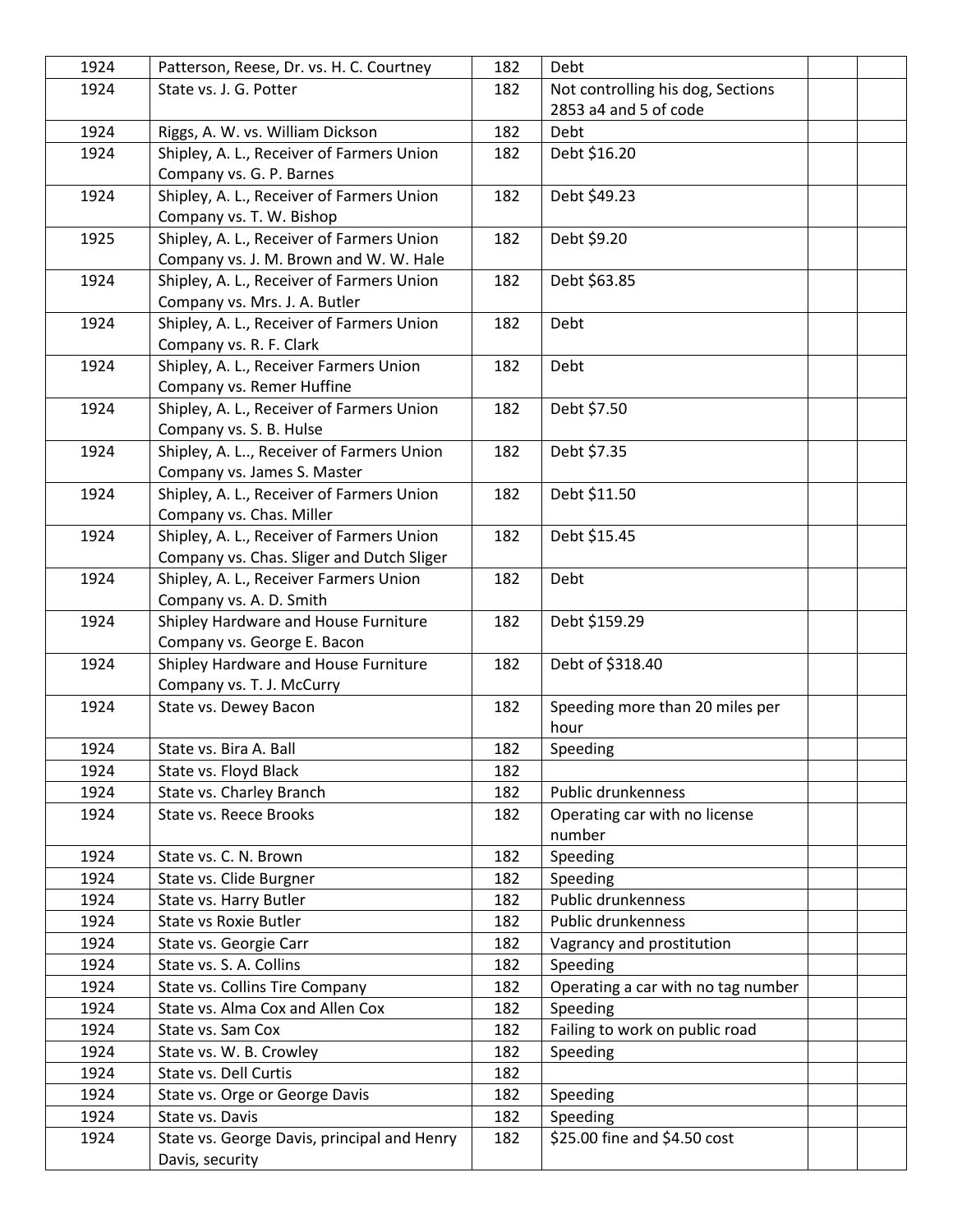| 1924      | State vs. Robert N. Dosser, Jr.              | 182 | Speeding                              |  |
|-----------|----------------------------------------------|-----|---------------------------------------|--|
| 1924      | State vs. Albert Dudley                      | 182 | Operating car with no tag number      |  |
| 1924      | State vs. J. E. Estes                        | 182 | Speeding                              |  |
| 1924      | State vs. H. C. French and Wagner Brothers   | 182 | Misdemeanor                           |  |
| 1924      | State vs. D. G. Garland                      | 182 | Speeding                              |  |
| 1924      | State vs. J. W. Garland                      | 182 | Failing to work public road           |  |
| 1924      | State vs. Nan Gray                           | 182 |                                       |  |
| 1924      | State vs. Harris Green                       | 182 | Speeding                              |  |
| 1924      | State vs. Dewey Haire                        | 182 | Failing to work the road              |  |
| 1924-1925 | <b>State vs. Mildred Harris</b>              | 182 | Prostitution and vagrancy             |  |
| 1924      | State vs. Bess Hawkins                       | 182 | Vagrancy and prostitution             |  |
| 1924      | State vs. Bertha Hicks                       | 182 | Vagrancy and prostitution             |  |
| 1924      | <b>State Thomas Holmes</b>                   | 182 | Disorderly conduct                    |  |
| 1924      | State vs. Roy Huston (Houston)               | 182 |                                       |  |
| 1924      | State vs. John Job                           | 183 | Public drunkenness                    |  |
| 1924      | State vs. Ernest Johnson                     | 183 | Public drunkenness                    |  |
| 1924      | State vs. Charley Jones                      | 183 |                                       |  |
| 1924      | State vs. J. S. Lamons                       | 183 | Speeding                              |  |
| 1924      | State vs. C. E. Leeper                       | 183 | Speeding                              |  |
| 1924      | State vs. Lester Leonard for Fields Brothers | 183 | Operating an automobile without a     |  |
|           |                                              |     | license number                        |  |
| 1924      | State vs. E. L. Lewis                        | 183 | Speeding                              |  |
| 1924      | State vs. Andrew Lonas and Charley Jones     | 183 | Felonious assault with intent to kill |  |
| 1925      | State vs. J. M. McCrary                      | 183 |                                       |  |
| 1924      | State vs. Mag McCurry                        | 183 | Vagrancy and prostitution             |  |
| 1924      | State vs. Jess Miles, alias Roy Miller       | 183 | Forgery                               |  |
| 1924      | State vs. C. M. Mitchell                     | 183 | Speeding                              |  |
| 1924      | State vs. Bessie Moore                       | 183 | Public drunkenness                    |  |
| 1924      | State vs. Hugh Moreland                      | 183 | Violating liquor law                  |  |
| 1924      | State vs. Mag Mosier                         | 183 |                                       |  |
| 1924      | State vs. Charley Mottern                    | 183 | Misdemeanor, failing to work on       |  |
|           |                                              |     | public road                           |  |
| 1924      | State vs. Duncan Nelson                      | 183 | Public drunkenness                    |  |
| 1924      | State vs. Homer Nave                         | 183 | Speeding                              |  |
| 1924      | State vs. Clifton Prator                     | 183 |                                       |  |
| 1924      | State vs. Emmitt Richardson                  | 183 | Failing to work on the road           |  |
| 1924      | <b>State vs. Annie Rollins</b>               | 183 |                                       |  |
| 1924      | State vs. Cornelious Ryan                    | 183 | Speeding                              |  |
| 1924      | State vs. Halston Shelton                    | 183 | Speeding                              |  |
| 1924      | State vs. G. M. Smith                        | 183 | Speeding                              |  |
| 1924      | State vs. Guy Smith                          | 183 | Speeding                              |  |
| 1924      | State vs. Mable Smith                        | 183 |                                       |  |
| 1924      | State vs. C. L. Taylor, Myrtle Lakes, Frank  | 183 | Disorderly conduct                    |  |
|           | Byrd and Louise Vance                        |     |                                       |  |
| 1924      | State vs. C. U. Taylor                       | 183 | Speeding                              |  |
| 1924      | State vs. T. C. Tilley                       | 183 | Speeding                              |  |
| 1924      | State vs. J. H. Tipton                       | 183 | Speeding                              |  |
| 1924      | State vs. J. B. Wagner                       | 183 | Speeding by exceeding the 20 mile     |  |
|           |                                              |     | limit                                 |  |
| 1924      | State vs. Charley White                      | 183 | Vagrancy                              |  |
| 1924      | State vs. W. H. Wiley                        | 183 | Speeding                              |  |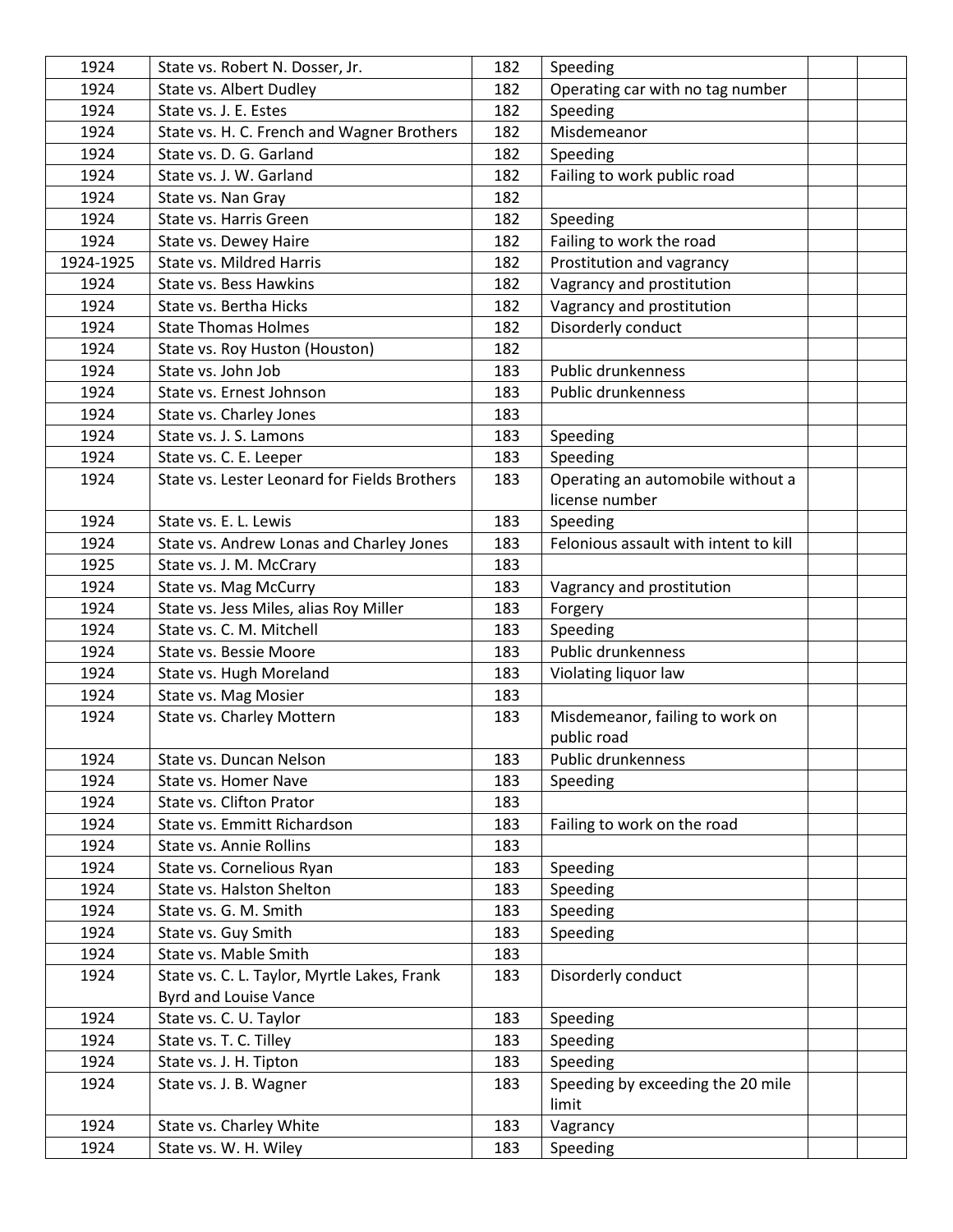| 1924      | State vs. J. C. Williams                                                             | 183 | Speeding                            |  |
|-----------|--------------------------------------------------------------------------------------|-----|-------------------------------------|--|
| 1924      | State vs. Jessie Winston                                                             | 183 | Fighting and disorderly conduct     |  |
| 1924      | State vs. Harry Yeager                                                               | 183 | Speeding                            |  |
| 1924      | Summers Hardware Company vs. John M.                                                 | 183 | Debt                                |  |
|           | Davis                                                                                |     |                                     |  |
| 1924      | Summers Hardware Company vs. F. M.                                                   | 183 | Debt                                |  |
|           | McCrary                                                                              |     |                                     |  |
| 1924-1925 | W. M. Lee and Company vs. G. W. Gray,                                                | 183 | Debt                                |  |
|           | William Gray, and R. C. Cox                                                          |     |                                     |  |
| 1924      | White, P. K. vs. Frank Sliger                                                        | 183 | Sum of \$12.50 princip and 50 cents |  |
|           |                                                                                      |     | interest, Total \$13.00             |  |
| 1924      | White, W. A. K., Dr. vs. Sam Cox                                                     | 183 |                                     |  |
| 1925      | Abbott Laboratories vs. S. S. Garst                                                  | 183 | Debt                                |  |
| 1925      | Andrews Manufacturing Company vs. J. P.                                              | 183 | Debt                                |  |
|           | Moody                                                                                |     |                                     |  |
| 1925      | Belknap Hardware and Manufacturing                                                   | 183 | Debt                                |  |
|           | Company vs. J. C. Walker and Hiram D.                                                |     |                                     |  |
|           | Armentrout                                                                           |     |                                     |  |
| 1925      | Campbell, G. T. vs. Joe Leach                                                        | 183 | Damages, automobile                 |  |
| 1925      | Cary, A. E. vs. Walter Campbell                                                      | 183 | Debt                                |  |
| 1925      | Cary, A. E. vs. Robert Foster and G. W.                                              | 183 | Debt                                |  |
|           | Foster                                                                               |     |                                     |  |
| 1925      | Chiles Motor Company and Horace Tweed                                                | 183 | Debt                                |  |
|           | vs. S. T. McCurry                                                                    |     |                                     |  |
| 1925      | Cox, J. M. vs. J. P. Slonaker                                                        | 183 | Debt                                |  |
| 1925      | Epps, James H., Jr., Trustee in Bankruptcy of                                        | 183 | Debt                                |  |
|           | L. M. Broyles vs. George S. Bacon                                                    |     |                                     |  |
| 1925      | Epps, James H., Jr., Trustee in Bankruptcy of                                        | 183 | Debt                                |  |
| 1925      | L. M. Broyles vs. R. B. Barefield                                                    |     |                                     |  |
|           | Epps, James H., Jr., Trustee in Bankruptcy of                                        | 183 | Debt                                |  |
| 1925      | L. M. Broyles vs. Charley Brockwell<br>Epps, James H., Jr., Trustee in Bankruptcy of | 183 | Debt                                |  |
|           | L. M. Broyles vs. Raymond Casey                                                      |     |                                     |  |
| 1925      | Epps, James H., Jr., Trustee in Bankruptcy of                                        | 183 | Debt                                |  |
|           | L. M. Broyles vs. R. F. Clark                                                        |     |                                     |  |
| 1925      | Epps, James H., Jr., Trustee in Bankruptcy of                                        | 183 | Debt                                |  |
|           | L. M. Broyles vs. J. M. Cloyd                                                        |     |                                     |  |
| 1925      | Epps, James H., Jr., Trustee in Bankruptcy of                                        | 183 | Debt                                |  |
|           | L. M. Broyles vs. Andy Curtis                                                        |     |                                     |  |
| 1925      | Epps, James H., Jr., Trustee in Bankruptcy of                                        | 183 | Debt                                |  |
|           | L. M. Broyles vs. Charles Decker                                                     |     |                                     |  |
| 1925      | Epps, James H., Jr., Trustee in Bankruptcy of                                        | 183 | Debt                                |  |
|           | L. M. Broyles vs. D. W. Denny                                                        |     |                                     |  |
| 1925      | Epps, James H., Jr., Trustee in Bankruptcy of                                        | 183 | Debt                                |  |
|           | L. M. Broyles vs. S. S. Garst                                                        |     |                                     |  |
| 1925      | Epps, James H., Jr., Trustee in Bankruptcy of                                        | 183 | Debt                                |  |
|           | L. M. Broyles vs. J. M. Good                                                         |     |                                     |  |
| 1925      | Epps, James H., Jr., Trustee in Bankruptcy of                                        | 183 | Debt                                |  |
|           | L. M. Broyles vs. W. O. Graybeal                                                     |     |                                     |  |
| 1925      | Epps, James H., Jr., Trustee in Bankruptcy of                                        | 183 | Debt                                |  |
|           | L. M. Broyles vs. R. S. Grubbs                                                       |     |                                     |  |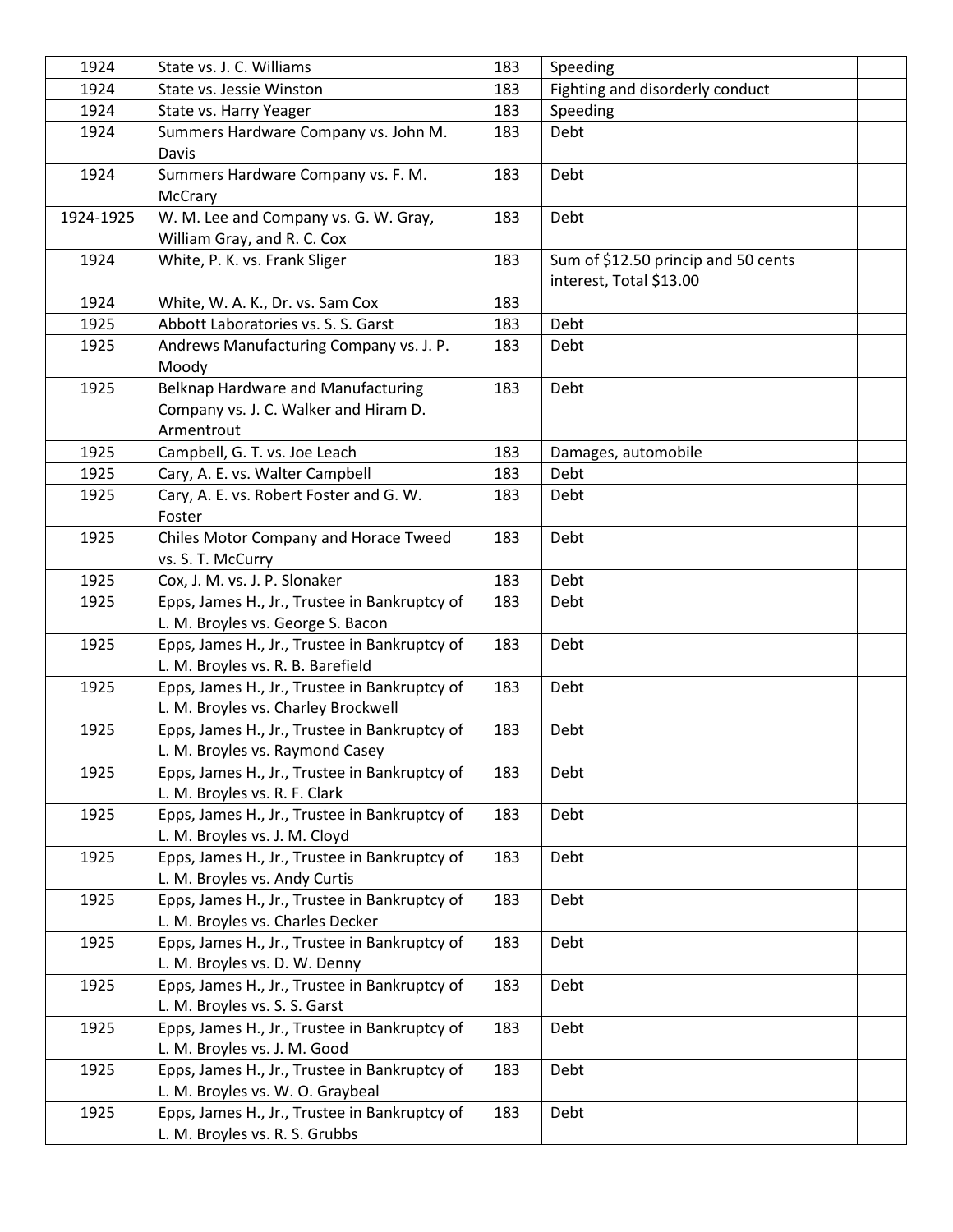| 1925 | Epps, James H., Jr., Trustee in Bankruptcy of       | 183 | Debt                       |  |
|------|-----------------------------------------------------|-----|----------------------------|--|
|      | L. M. Broyles vs. George Hale                       |     |                            |  |
| 1925 | Epps, James H., Jr., Trustee in Bankruptcy of       | 183 | Debt                       |  |
|      | L. M. Broyles vs. Stewart Hurt                      |     |                            |  |
| 1925 | Epps, James H., Jr., Trustee in Bankruptcy of       | 183 | Debt                       |  |
|      | L. M. Broyles vs. Clyde Huskins or Clyde            |     |                            |  |
|      | Wheelock                                            |     |                            |  |
| 1925 | Epps, James H., Jr., Trustee in Bankruptcy of       | 183 | Debt                       |  |
|      | L. M. Broyles vs. Henry Johnson and                 |     |                            |  |
|      | Munroe Johnson                                      |     |                            |  |
| 1925 | Epps, James H., Jr., Trustee in Bankruptcy of       | 183 | Debt                       |  |
|      | L. M. Broyles vs. Dump Ledford                      |     |                            |  |
| 1925 | Epps, James H., Jr., Trustee in Bankruptcy of       | 183 | Debt                       |  |
|      | L. M. Broyles vs. Ray Loyd                          |     |                            |  |
| 1925 | Epps, James H., Jr., Trustee in Bankruptcy of       | 183 | Debt                       |  |
|      | L. M. Broyles vs. T. J. McCrary                     |     |                            |  |
| 1925 | Epps, James H., Jr., Trustee in Bankruptcy of       | 183 | Debt, lives at W. H. Jones |  |
|      | L. M. Broyles vs. I. Earnest McCurry                |     |                            |  |
| 1925 | Epps, James H., Jr., Trustee in Bankruptcy of       | 183 | Debt                       |  |
|      | L. M. Broyles vs. Rex McCurry                       |     |                            |  |
| 1925 | Epps, James H., Jr., Trustee in Bankruptcy of       | 183 | Debt                       |  |
|      | L. M. Broyles vs. J. A. McGoe                       |     |                            |  |
| 1925 | Epps, James H., Jr., Trustee in Bankruptcy of       | 183 | Debt                       |  |
|      | L. M. Broyles vs. J. M. Moody                       |     |                            |  |
| 1925 | Epps, James H., Jr., Trustee in Bankruptcy of       | 183 | Debt                       |  |
|      | L. M. Broyles vs. W. A. Moody                       |     |                            |  |
| 1925 | Epps, James H., Jr., Trustee in Bankruptcy of       | 183 | Debt                       |  |
|      | L. M. Broyles vs. I. Frank Parker                   |     |                            |  |
| 1925 | Epps, James H., Jr., Trustee in Bankruptcy of       | 183 | Debt                       |  |
|      | L. M. Broyles vs. J. W. Percell                     |     |                            |  |
| 1925 | Epps, James H., Jr., Trustee in Bankruptcy of       | 183 | Debt                       |  |
|      | L. M. Broyles vs. Will Percell                      |     |                            |  |
| 1925 | Epps, James H., Jr., Trustee in Bankruptcy of       | 183 | Debt                       |  |
|      | L. M. Broyles vs. L. T. Rupe                        |     |                            |  |
| 1925 | Epps, James H., Jr., Trustee in Bankruptcy of       | 183 | Debt                       |  |
|      | L. M. Broyles vs. Mrs. W. M. Shaw                   |     |                            |  |
| 1925 | Epps, James H., Jr., Trustee in Bankruptcy of       | 183 | Debt                       |  |
|      | L. M. Broyles vs. Sarah Stewart                     |     |                            |  |
| 1925 | Epps, James H., Jr., Trustee in Bankruptcy of       | 183 | Debt                       |  |
|      | L. M. Broyles vs. Kate Taylor                       |     |                            |  |
| 1925 | Epps, James H., Jr., Trustee in Bankruptcy of       | 183 | Debt                       |  |
|      | L. M. Broyles vs. J. H. Treadway                    |     |                            |  |
| 1925 | Epps, James H., Jr., Trustee in Bankruptcy of       | 183 | Debt                       |  |
|      | L. M. Broyles vs. J. C. Walker                      |     |                            |  |
| 1925 | Epps, James H., Jr., Trustee in Bankruptcy of       | 183 | Debt                       |  |
|      | L. M. Broyles vs. D. Wilson                         |     |                            |  |
| 1925 | Harper, W. A. and J. R. Harper, Jr. vs. R. K.       | 184 | Debt                       |  |
|      |                                                     |     |                            |  |
| 1925 | Bingham<br>Hickey-McCorkle Company vs. W. T. Wilson | 184 |                            |  |
|      |                                                     |     | Debt                       |  |
| 1925 | Humphreys, J. E., Mrs. vs. James McGee              | 184 | Debt                       |  |
| 1925 | Jonesboro Motor Company vs. W. R. Salts             | 184 | Debt                       |  |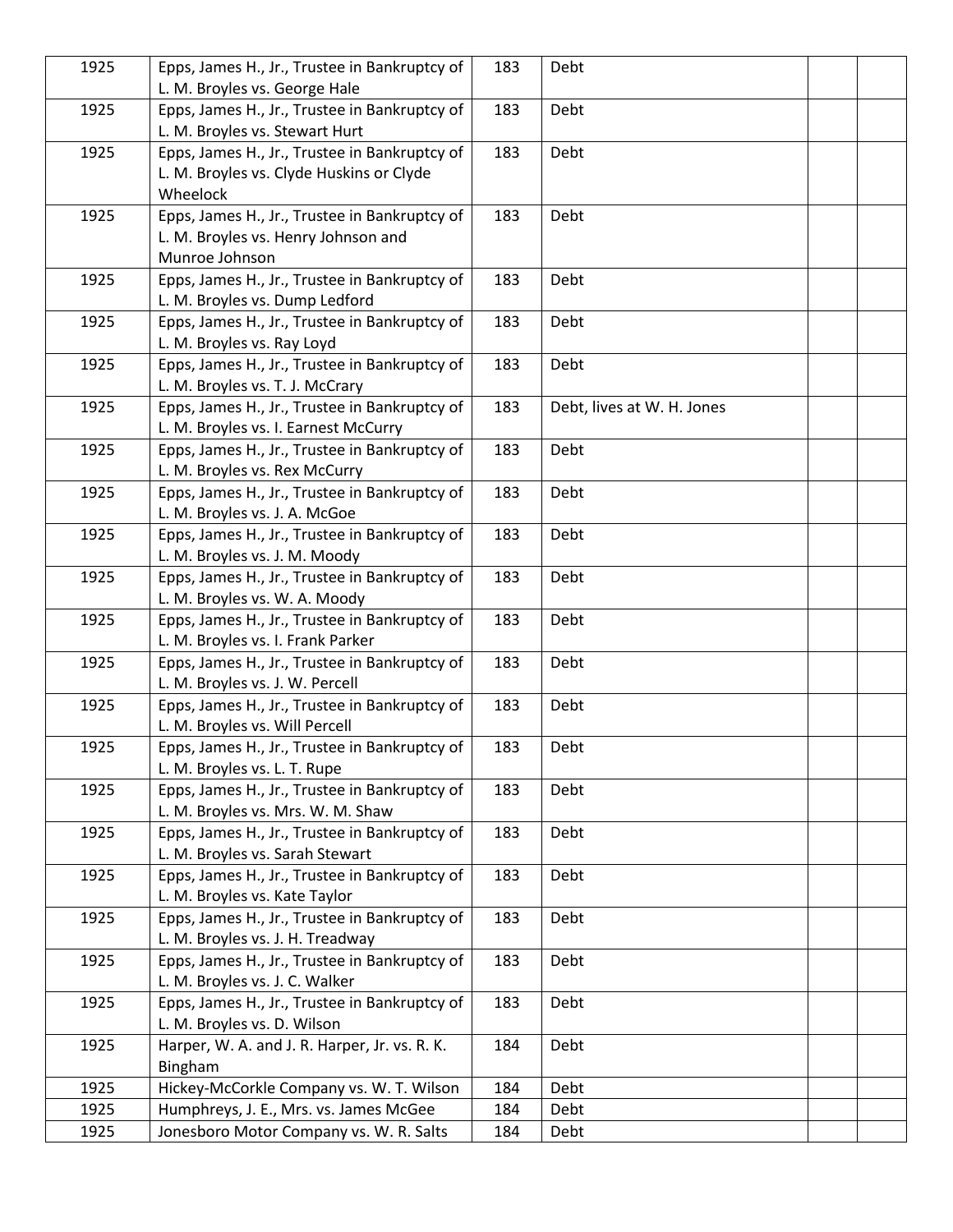| 1925      | Keys, A. K. and Jay N. Mitchell vs. Horace | 184 | Debt                                 |  |
|-----------|--------------------------------------------|-----|--------------------------------------|--|
|           | Tweed and Alpha Tweed                      |     |                                      |  |
| 1925      | Mitchell, Jay N. vs. Toney Blankenship and | 184 | Debt                                 |  |
|           | <b>Horace Tweed</b>                        |     |                                      |  |
| 1925      | The Meeker Company vs. F. E. Myers         | 184 | Debt                                 |  |
| 1925      | Shipley Hardware and House Furnishing      | 184 | Debt                                 |  |
|           | Company vs. T. J. McCrary                  |     |                                      |  |
| 1925      | Shipley Hardware and House Furnishing      | 184 | Debt                                 |  |
|           | Company vs. Dewey Thompson                 |     |                                      |  |
| 1925      | State vs. Della Baker                      | 184 | Vagrancy                             |  |
| 1925      | <b>State vs. Daniel Barnes</b>             | 184 | Public drunkenness, lewdness, and    |  |
|           |                                            |     | adultery                             |  |
| 1925      | State vs. Nara Beard                       | 184 | Vagrancy                             |  |
| 1925      | State vs. Charley Branch                   | 184 | Public drunkenness                   |  |
| 1925      | State vs. Pearl Bryant                     | 184 | Vagrancy and prostitution            |  |
| 1925      | State vs. Grover Butler                    | 184 | Disorderly conduct                   |  |
| 1925      | State vs. Harry Butler                     | 184 | Disorderly conduct                   |  |
| 1925      | State vs. Roxie Butler                     | 184 | Disorderly conduct                   |  |
| 1925      | State vs. Fred Campbell                    | 184 | Vagrancy                             |  |
| 1925      | State vs. Will Campbell                    | 184 | Public drunkenness                   |  |
| 1925      | State vs. Dell Curtis                      | 184 | Public drunkenness                   |  |
| 1925      | State vs. L. B. Decker                     | 184 | Drunk and disorderly                 |  |
| 1925      | State vs. Mable Devore                     | 184 | Vagrancy, public drunkenness         |  |
| 1925      | State vs. Frank Edge                       | 184 | Trespassing on C. C. and O. Railway  |  |
|           |                                            |     | by riding trains                     |  |
| 1925      | State vs. James Edge                       | 184 | Trespassing on C. C. and O. Railway  |  |
|           |                                            |     | by riding trains                     |  |
| 1925      | State vs. Della Edwards                    | 184 | Vagrancy and prostitution            |  |
| 1925      | State vs. Nannie Gray                      | 184 | Disorderly conduct, lewdness and     |  |
|           |                                            |     | adultery; public drunkenness         |  |
| 1925      | State vs. Pearl Hall                       | 184 | Vagrancy                             |  |
| 1925      | State vs. Edgar Henry                      | 184 | Hoboing freight train                |  |
| 1925      | State vs. Clyde Horton                     | 184 | Speeding                             |  |
| 1925      | State vs. Addie Hughes                     | 184 | Vagrancy                             |  |
| 1925      | State vs. Hattie Hughes                    | 184 | Joy riding and vagrancy              |  |
| 1925      | State vs. Lena Johnson                     | 184 | Public drunkenness                   |  |
| 1925      | State vs. Robert Lewis                     | 184 | Trespassing on Southern Railway      |  |
| 1925      | State vs. J. V. Lowe                       | 184 | Deserting, non-support,              |  |
|           |                                            |     | mistreatment, fighting Eva Ella      |  |
|           |                                            |     | Lowe, wife                           |  |
| 1925      | State vs. Raymond Madgett                  | 184 | Hoboing a freight train              |  |
| 1925-1926 | State vs. James A. Maher                   | 184 | <b>Bad checks</b>                    |  |
| 1925      | State vs. Brad Miller                      | 184 | Forgery                              |  |
| 1925      | State vs. Ralph Moore                      | 184 | Transporting whiskey, assault,       |  |
|           |                                            |     | public drunkenness, carrying arms,   |  |
|           |                                            |     | went to Circuit court                |  |
| 1925      | State vs. Walter Moore                     | 184 | Public drunkenness, trespassing on   |  |
|           |                                            |     | C. C. and O. Railroad by taking dope |  |
|           |                                            |     | out of car boxes and building fire   |  |
| 1925      | State vs. Houston Murr                     | 184 | Possessing and transporting          |  |
|           |                                            |     | whiskey                              |  |
| 1925      | State vs. Mae Myers                        | 184 | Vagrancy and prostitution            |  |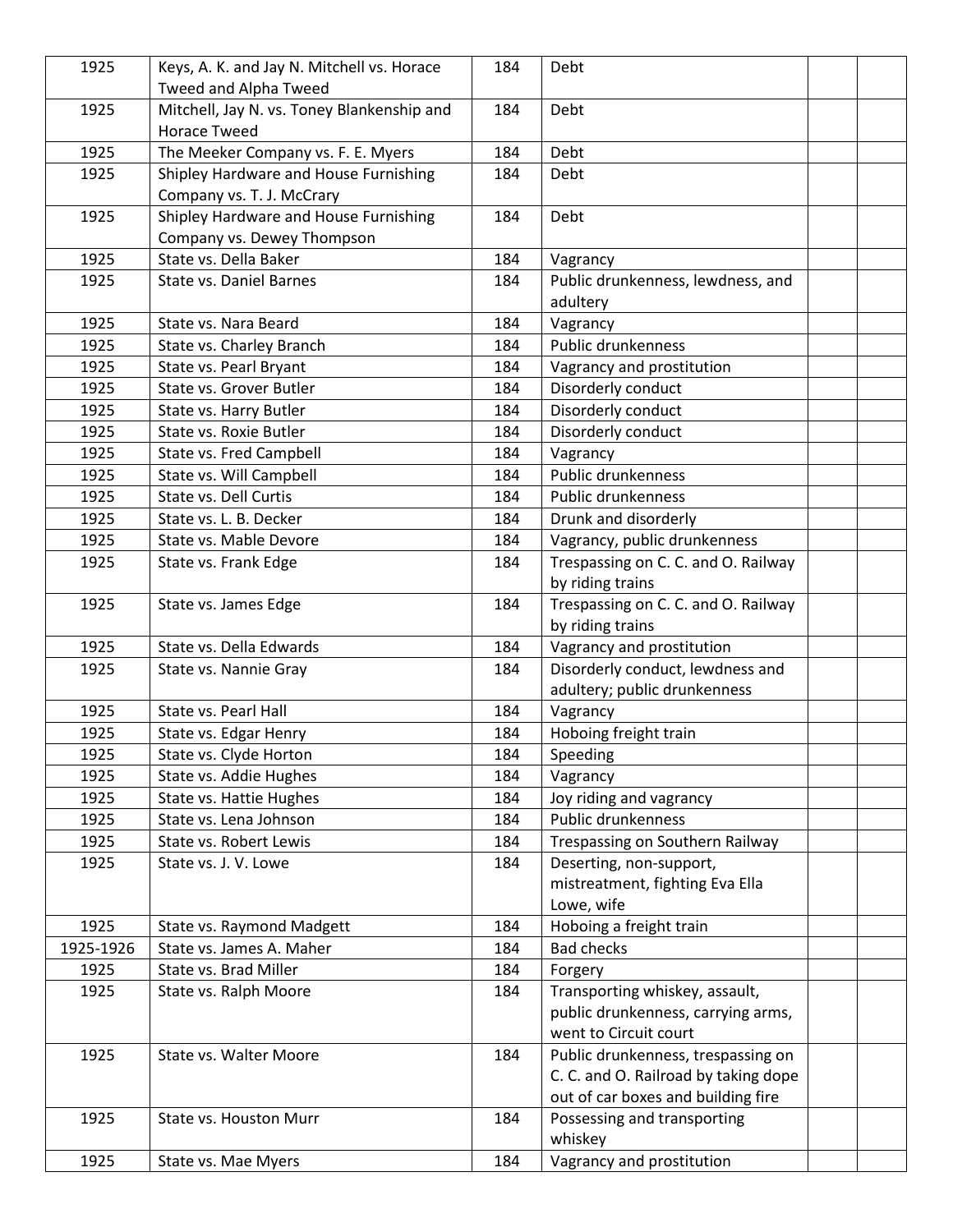| 1925 | State vs. Frank O'Donnels | 184 | <b>Public drunkenness</b>           |  |
|------|---------------------------|-----|-------------------------------------|--|
| 1925 | State vs. Will Owens      | 184 | Trespassing on C. C. and O. Railway |  |
|      |                           |     | by riding trains                    |  |
| 1925 | State vs. Mary Phillips   | 184 | Prostitution and vagrancy           |  |
| 1925 | State vs. C. A. Preston   | 184 | Being an addict and entitled to     |  |
|      |                           |     | medical attention                   |  |
| 1925 | State vs. Liza Sifford    | 184 | Disorderly conduct, drunk           |  |
| 1925 | State vs. Mable Smith     | 184 | Public drunkenness; prostitution    |  |
|      |                           |     | and vagrancy                        |  |
| 1925 | State vs. Cora Steel      | 184 | Vagrancy                            |  |
| 1925 | State vs. Matilda Swiff   | 184 | Burning a dress coat                |  |
| 1925 | State vs. Frank Taylor    | 184 | Public drunkenness                  |  |
| 1925 | State vs. Roy Taylor      | 184 | Trespassing on Southern Railway     |  |
|      |                           |     | property                            |  |
| 1925 | State vs. Elbert Walton   | 184 | Public drunkenness                  |  |
| 1925 | State vs. O. D. Witt      | 184 | Public drunkenness                  |  |
| 1925 | State vs. Leroy Woodfin   | 184 | Hoboing a freight train             |  |
| 1925 | State vs. Lena Works      | 184 | Public drunkenness                  |  |
|      |                           |     |                                     |  |

| 1926                       |                                                                           |                       |                                    |                      |  |  |  |
|----------------------------|---------------------------------------------------------------------------|-----------------------|------------------------------------|----------------------|--|--|--|
| <b>DATE</b><br><b>SPAN</b> | <b>CASE NAME</b>                                                          | BOX/<br><b>FOLDER</b> | <b>NOTES</b>                       | ROW/<br><b>SHELF</b> |  |  |  |
| 1926                       | McGee, D. P. vs. W. H. Beard                                              | 184                   | Debt                               |                      |  |  |  |
| 1926                       | Shipley, A. L., Receiver of Farmer's Union<br>Company vs. Froud Sliger    | 184                   | Debt                               |                      |  |  |  |
| 1926                       | State vs. Dan Borne                                                       | 184                   |                                    |                      |  |  |  |
| 1926                       | State vs. Lucile Bryan                                                    | 184                   | Larceny                            |                      |  |  |  |
| 1926                       | State vs. Mary Byers                                                      | 184                   |                                    |                      |  |  |  |
| 1926                       | State vs. Ethel Forll                                                     | 184                   | Disorderly conduct                 |                      |  |  |  |
| 1926                       | State vs. Pearl Hayle                                                     | 184                   | Vagrancy and prostitution          |                      |  |  |  |
| 1926                       | State vs. John Jobe                                                       | 184                   | <b>Public drunkenness</b>          |                      |  |  |  |
| 1926                       | State vs. Lena Johnson                                                    | 184                   |                                    |                      |  |  |  |
| 1926                       | State vs. John Mayo                                                       | 184                   | Trespassing on C. C. R. D. Railway |                      |  |  |  |
| 1926                       | State vs. Frank Taylor                                                    | 184                   |                                    |                      |  |  |  |
| 1926                       | State vs. Lera Warks                                                      | 184                   |                                    |                      |  |  |  |
| 1927                       | Bank of Telford vs. W. E. Teague, Henry Joy,<br>and C. F. Cowell          | 184                   |                                    |                      |  |  |  |
| 1927                       | Chevrolet Sales Company vs. F. C. Williams                                | 184                   | Ford roadster                      |                      |  |  |  |
| 1927                       | Haire, Eva vs. Chiles Motor Company Chiles<br>Motor Company vs. Eva Haire | 184                   | To Circuit court                   |                      |  |  |  |
| 1927                       | State vs. Frank Rouse and Ida Tarlton                                     | 184                   | Immoral conduct                    |                      |  |  |  |
| 1928                       | Maden, Ollie, Mrs. vs. Bonnie Maden, et al                                | 185                   |                                    |                      |  |  |  |
| 1928                       | State vs. Cal W. Austin                                                   | 185                   | <b>Public drunkenness</b>          |                      |  |  |  |
| 1928                       | State vs. William B. Baker                                                | 185                   | <b>Public drunkenness</b>          |                      |  |  |  |
| 1928                       | <b>State vs. Bill Barnes</b>                                              | 185                   | Public drunkenness                 |                      |  |  |  |
| 1928                       | State vs. Eugene Barnes                                                   | 185                   | Public drunkenness                 |                      |  |  |  |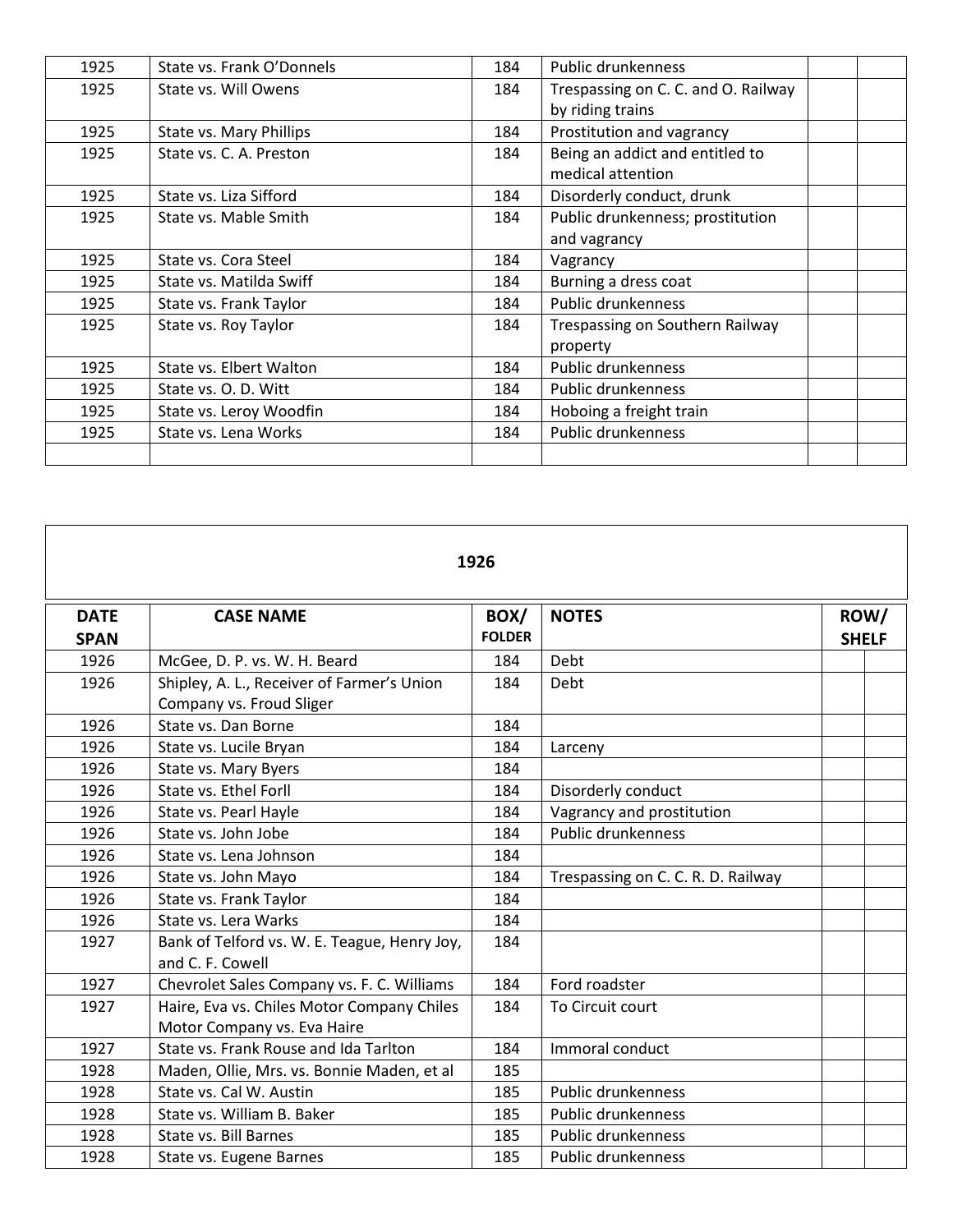| 1928      | State vs. Lou Black             | 185 | <b>Public drunkenness</b>         |  |
|-----------|---------------------------------|-----|-----------------------------------|--|
| 1928      | <b>State vs. Robert Blevins</b> | 185 | Vagrancy                          |  |
| 1928      | State vs. Gale Bowman           | 185 | Vagrancy                          |  |
| 1928      | State vs, John Bradley          | 185 | Public drunkenness                |  |
| 1928      | State vs. Earl Brown            | 185 | <b>Public drunkenness</b>         |  |
| 1928      | State vs. Edward Burt           | 185 | Vagrancy and prowling around      |  |
|           |                                 |     | houses                            |  |
| 1928-1929 | State vs. George Calloway       | 185 | Disorderly conduct                |  |
| 1928      | State vs. Tom Cannon            | 185 | Drunk and operating car           |  |
| 1928      | State vs. Frank Carver          | 185 | Public drunkenness                |  |
| 1928      | State vs. Frank Crowell         | 185 | Public drunkenness                |  |
| 1928      | <b>State vs. Manuel Curtis</b>  | 185 | Public profanity on street car,   |  |
|           |                                 |     | refusing to get off, public       |  |
|           |                                 |     | drunkenness                       |  |
| 1928-1929 | State vs. Floyd Denton          | 185 | Fighting                          |  |
| 1928-1928 | State vs. George Falvey         | 185 | Trespass                          |  |
| 1928-1929 | State vs. John Gardner          | 185 | Public drunkenness                |  |
| 1928-1929 | State vs. Herman Gillespie      | 185 | Public drunkenness, possession of |  |
|           |                                 |     | bay rum for beverage purposes     |  |
| 1928-1928 | State vs. Will Griffin          | 185 | Public drunkenness                |  |
| 1928-1929 | State vs. Lawrence Hale         | 185 | Possessing intoxicants            |  |
| 1928-1929 | State vs. Victor Hammond        | 185 | Public drunkenness                |  |
| 1928-1928 | State vs. Fred Hill             | 185 | Vagrancy                          |  |
| 1928-1929 | State vs. H. B. Hilton          | 185 | Public drunkenness                |  |
| 1928-1929 | State vs. Charles Hodge         | 185 | Public drunkenness                |  |
| 1928-1928 | State vs. Will Jenkins          | 185 | Public drunkenness and vagrancy   |  |
| 1928-1929 | State vs. W. R. Jennings        | 185 | Lewdness                          |  |
| 1928-1929 | State vs. John Keep             | 185 | Public drunkenness                |  |
| 1928-1929 | State vs. James Kemp            | 185 | Public drunkenness                |  |
| 1928-1929 | State vs. George R. Kidwell     | 185 | Public drunkenness                |  |
| 1928-1929 | State vs. Margaret Laws         | 185 | Disorderly conduct                |  |
| 1928-1929 | State vs. Dixie Lawson          | 185 | Disorderly conduct                |  |
| 1928-1929 | State vs. George Maxwell        | 185 | Public drunkenness                |  |
| 1928-1929 | State vs. Grover Maxwell        | 185 | Public drunkenness                |  |
| 1928-1929 | State vs. Thomas McCaskey       | 185 | Disorderly conduct                |  |
| 1928-1929 | State vs. M. J. McClain         | 185 | Public drunkenness                |  |
| 1928-1929 | State vs. Pearl McMurry         | 185 | Vagrancy                          |  |
| 1928-1929 | State vs. J. A. Meagher         | 185 | Public drunkenness                |  |
| 1928-1929 | State vs. Arthur Moody          | 185 | Public drunkenness                |  |
| 1928-1929 | State vs. Burl Moody            | 185 | Public drunkenness and fighting   |  |
| 1928-1929 | State vs. Dave Moore            | 185 | Vagrancy                          |  |
| 1928-1929 | State vs. Ruth Myers            | 185 | Lewdness                          |  |
| 1928-1929 | State vs. Joe Nelson            | 185 | Public drunkenness                |  |
| 1928-1929 | State vs. Rosie Phillips        | 185 | Disorderly conduct                |  |
| 1928-1929 | State vs. Robert Poore          | 185 | Disorderly conduct                |  |
| 1928-1929 | State vs. Claude Ray            | 185 | Public drunkenness                |  |
| 1928-1929 | State vs. Ralph Ray             | 185 | Public drunkenness                |  |
| 1928-1929 | State vs. Carrie Reynolds       | 185 | Lewdness                          |  |
| 1928-1929 | State vs. Seymore Sharp         | 185 | Public drunkenness                |  |
| 1928-1929 | State vs. Haywood Silvers       | 185 | Public drunkenness                |  |
| 1928-1929 | State vs. Huss Smith            | 185 | Public drunkenness                |  |